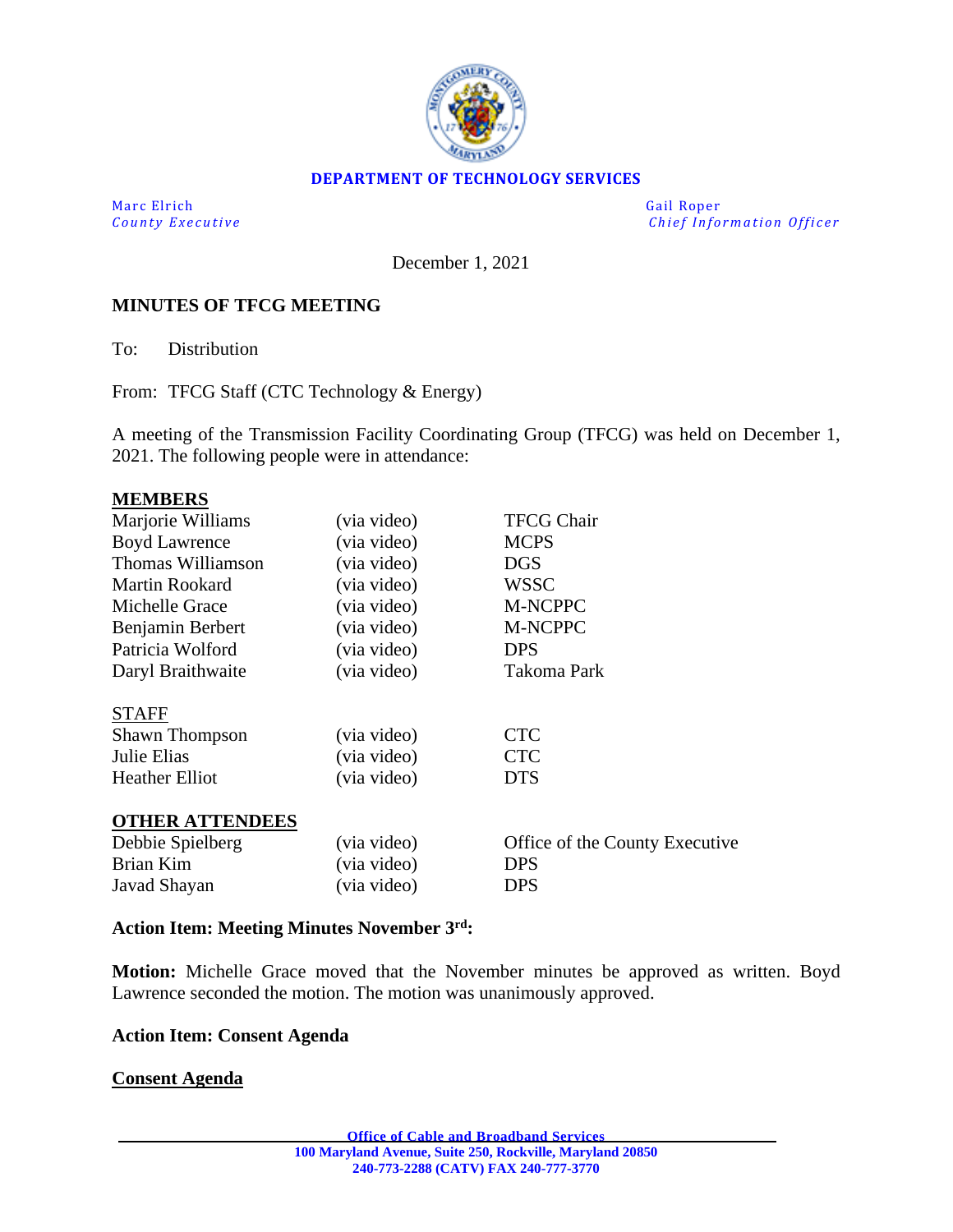Minutes of TFCG Meeting Held December 1, 2021 Page 2 of 5

- *1. Application Number:* 2021111600 *Type:* Minor Modification *Received (date):* 11/3/2021 *Applicant:* Smartlink Group on behalf of T-Mobile *Site Name/Location:* Pepco Substation 158*/* 16610 Emory Ln, Rockville *Zoning Standard:* R-200 *Property Owner:* Pepco *Description:* T-Mobile proposes to install (1) 48kW AC diesel generator on a new 5'x10' concrete pad at an existing telecommunications site. *Tower Coordinator Recommendation:* Recommended. Recommendation is subject to compliance with all applicable laws. [https://montgomerycountytfcg.s3.amazonaws.com/Applications/MC2021111600+Applicati](https://montgomerycountytfcg.s3.amazonaws.com/Applications/MC2021111600+Application.pdf) [on.pdf](https://montgomerycountytfcg.s3.amazonaws.com/Applications/MC2021111600+Application.pdf)
- *2. Application Number:* 2021111601 *Type:* Minor Modification *Received (date):* 11/3/2021 *Revised:* 11/15/2021

*Applicant:* Smartlink Group on behalf of T-Mobile *Site Name/Location:* Pepco 620-N*/* 12457 Falconbridge Dr, North Potomac *Zoning Standard:* R-200 *Property Owner:* Pepco *Description:* T-Mobile proposes to install (1) 48kw AC diesel generator on a new 5'x10' concrete pad at an existing telecommunications site. *Tower Coordinator Recommendation:* Recommended. Recommendation is subject to compliance with all applicable laws. [https://montgomerycountytfcg.s3.amazonaws.com/Applications/MC2021111601+Applicati](https://montgomerycountytfcg.s3.amazonaws.com/Applications/MC2021111601+Application.pdf) [on.pdf](https://montgomerycountytfcg.s3.amazonaws.com/Applications/MC2021111601+Application.pdf)

*3. Application Number:* 2021111607 *Type:* Minor Modification *Received (date):* 11/5/2021 *Revised:* 11/19/2021

*Applicant:* Smartlink Group on behalf of T-Mobile *Site Name/Location:* Pepco 629-N*/* 13622 Travilah Rd, Gaithersburg *Zoning Standard:* R-200 *Property Owner:* Pepco **Description:** T-Mobile proposes to install (1) 48kW AC diesel generator on a new 5'x 10' concrete pad at an existing telecommunications site. *Tower Coordinator Recommendation:* Recommended. Recommendation is subject to compliance with all applicable laws.

[https://montgomerycountytfcg.s3.amazonaws.com/Applications/MC2021111607+Applicati](https://montgomerycountytfcg.s3.amazonaws.com/Applications/MC2021111607+Application.pdf) [on.pdf](https://montgomerycountytfcg.s3.amazonaws.com/Applications/MC2021111607+Application.pdf)

*4. Application Number:* 2021111608 *Type:* Minor Modification *Received (date):* 11/5/2021 *Revised:* 11/18/2021

*Applicant:* Smartlink Group on behalf of T-Mobile *Site Name/Location:* Pepco 111-S*/* 7600 Hadley Farms Dr, Gaithersburg *Zoning Standard:* R-90 *Property Owner:* Pepco *Description:* T-Mobile proposes to install (1) 48kW AC diesel generator on a new 5'x 10' concrete pad at an existing telecommunications site. *Tower Coordinator Recommendation:* Recommended. Recommendation is subject to compliance with all applicable laws.

[https://montgomerycountytfcg.s3.amazonaws.com/Applications/MC2021111608+Applicati](https://montgomerycountytfcg.s3.amazonaws.com/Applications/MC2021111608+Application.pdf) [on.pdf](https://montgomerycountytfcg.s3.amazonaws.com/Applications/MC2021111608+Application.pdf)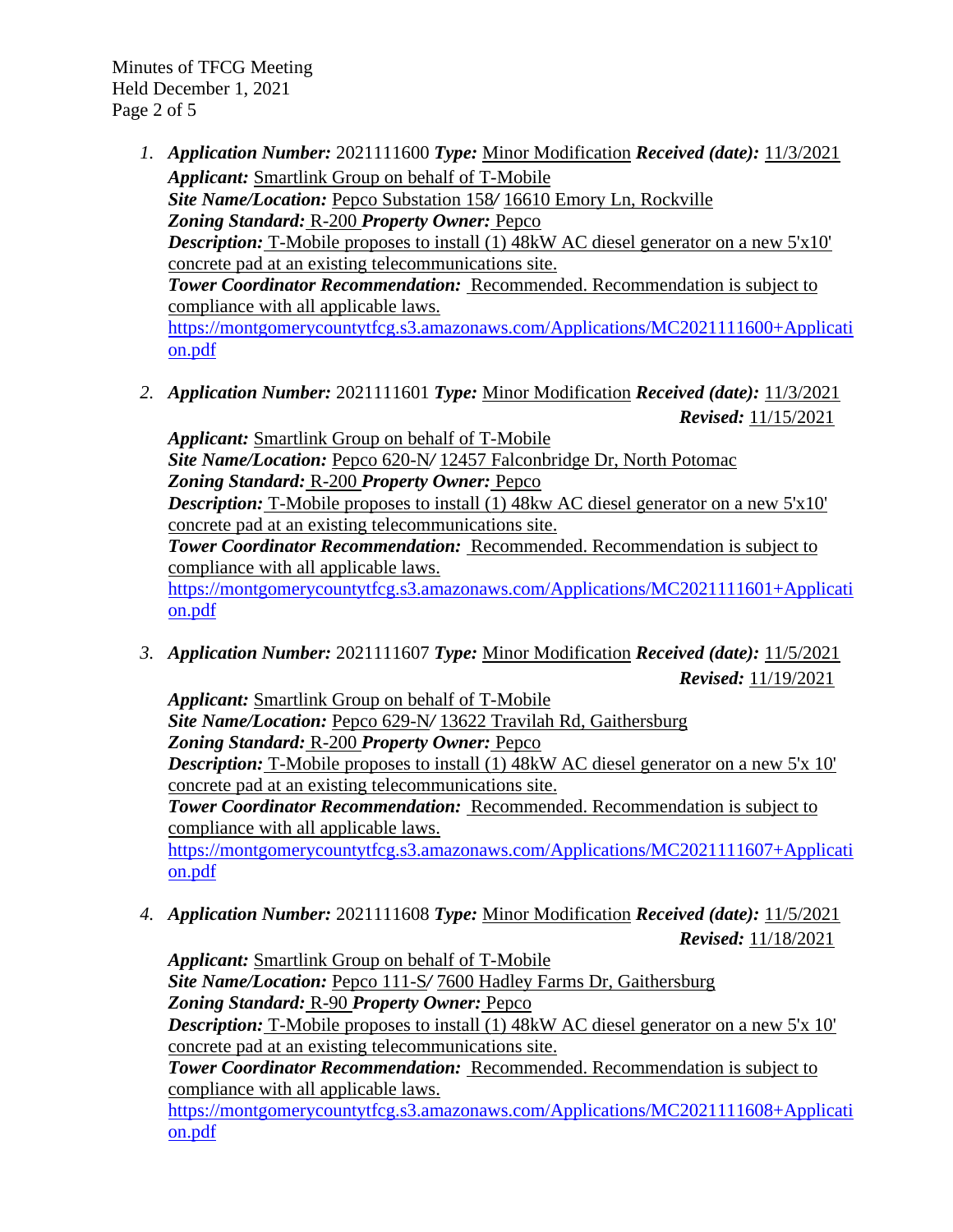*5. Application Number:* 2021111610 *Type:* Minor Modification *Received (date):* 11/9/2021 *Revised:* 11/22/2021

*Applicant:* Advantage Engineers on behalf of T-Mobile *Site Name/Location:* Fraley Farm Silo*/* 17800 Bowie Mill Rd, Derwood *Zoning Standard:* RE-1 *Property Owner:* Kenneth Fraley *Description:* Remove (3) & add (6) antennas (3 APXVAALL24\_43-U-NA20 & 3 AIR6449 B41), add (6) RRUs (3 4480 B71+B85 & 3 4460 B25+B66), remove (1) 2106 equipment cabinet and add (1) 6160 equipment cabinet  $\&$  (1) B160 battery cabinet, remove existing  $\&$  add (6) RF friendly canisters, and other associated equipment *Tower Coordinator Recommendation:* Recommended. Recommendation is subject to compliance with all applicable laws. [https://montgomerycountytfcg.s3.amazonaws.com/Applications/MC2021111610+Applic](https://montgomerycountytfcg.s3.amazonaws.com/Applications/MC2021111610+Application.pdf)

[ation.pdf](https://montgomerycountytfcg.s3.amazonaws.com/Applications/MC2021111610+Application.pdf)

*6. Application Number:* 2021111611 *Type:* Minor Modification *Received (date):* 11/10/2021 *Revised:* 11/19/2021

*Revised:* 11/23/2021

*Applicant:* Crown Castle USA INC. on behalf of T-Mobile *Site Name/Location:* Wheaton Park Maint. Yard*/* 12012 Alpert Ln, Silver Spring *Zoning Standard:* R-90 *Property Owner:* M-NCPPC *Description:* Remove (10) existing antennas, (2) MW dish antennas, (12) RRH's. Install (9) new antennas, ((3) Ericsson AIR 6449, (3) Ericsson AIR 32 B2A B66AA, (3) RFS APXAALL24\_43-U-NA20). Install (6) new RRHs, ((3) Ericsson 4449 B71 B85A, (3) Ericsson 4415 B25). Install (4) new hybrid cables. Ground work: Remove (2) existing cabinets and install (2) new cabinets with associated equipment. *Tower Coordinator Recommendation:* Recommended on the condition that the applicant provides written approval from M-NCPPC at the time of permitting. Recommendation is subject to compliance with all applicable laws. [https://montgomerycountytfcg.s3.amazonaws.com/Applications/MC2021111611+Applic](https://montgomerycountytfcg.s3.amazonaws.com/Applications/MC2021111611+Application.pdf) [ation.pdf](https://montgomerycountytfcg.s3.amazonaws.com/Applications/MC2021111611+Application.pdf)

*7. Application Number:* 2021111615 *Type:* Minor Modification *Received (date):* 11/14/2021 *Revised:* 11/19/2021

*Applicant:* Smartlink Group on behalf of T-Mobile *Site Name/Location:* Pepco 100-S*/* 20000 blk Goshen Rd & Rothbury Dr, Gaithersburg *Zoning Standard:* R-200 *Property Owner:* Pepco *Description:* T-Mobile proposes to install (1) 48kW AC diesel generator on a new 5'x 10' concrete pad at an existing telecommunications site. *Tower Coordinator Recommendation:* Recommended. Recommendation is subject to compliance with all applicable laws. [https://montgomerycountytfcg.s3.amazonaws.com/Applications/MC2021111615+Applicati](https://montgomerycountytfcg.s3.amazonaws.com/Applications/MC2021111615+Application.pdf) [on.pdf](https://montgomerycountytfcg.s3.amazonaws.com/Applications/MC2021111615+Application.pdf)

*8. Application Number:* 2021111616 *Type:* Minor Modification *Received (date):* 11/14/2021 *Revised:* 11/17/2021

*Applicant:* Smartlink Group on behalf of T-Mobile *Site Name/Location:* Pepco 660-N*/* 11313 Deborah Dr, Rockville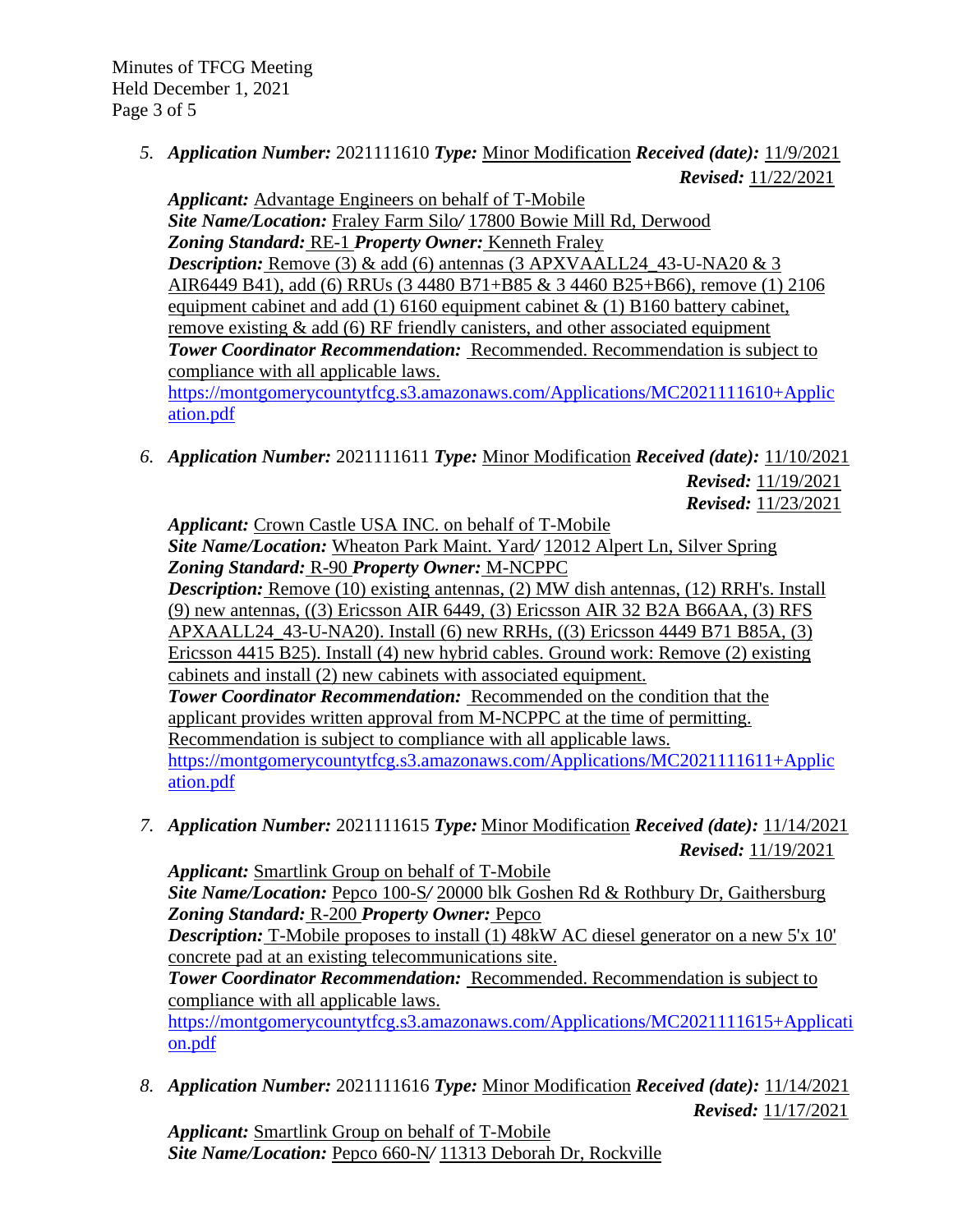Minutes of TFCG Meeting Held December 1, 2021 Page 4 of 5

> *Zoning Standard:* R-90 *Property Owner:* Pepco **Description:** T-Mobile proposes to install (1) 48kW AC diesel generator on a new 5'x 10' concrete pad at an existing telecommunications site. *Tower Coordinator Recommendation:* Recommended. Recommendation is subject to compliance with all applicable laws. [https://montgomerycountytfcg.s3.amazonaws.com/Applications/MC2021111616+Applicati](https://montgomerycountytfcg.s3.amazonaws.com/Applications/MC2021111616+Application.pdf)

[on.pdf](https://montgomerycountytfcg.s3.amazonaws.com/Applications/MC2021111616+Application.pdf)

*9. Application Number:* 2021111617 *Type:* Minor Modification *Received (date):* 11/14/2021 *Revised:* 11/19/2021

*Applicant:* Smartlink Group on behalf of T-Mobile *Site Name/Location:* Pepco 651-S*/* 8910 Falls Farm Dr, Potomac *Zoning Standard:* R-200 *Property Owner:* Pepco *Description:* T-Mobile proposes to install (1) 48kW AC diesel generator on a new 5'x 10' concrete pad at an existing telecommunications site.

*Tower Coordinator Recommendation:* Recommended. Recommendation is subject to compliance with all applicable laws.

[https://montgomerycountytfcg.s3.amazonaws.com/Applications/MC2021111617+Applicati](https://montgomerycountytfcg.s3.amazonaws.com/Applications/MC2021111617+Application.pdf) [on.pdf](https://montgomerycountytfcg.s3.amazonaws.com/Applications/MC2021111617+Application.pdf)

*10. Application Number:* 2021111618 *Type:* Minor Modification *Received (date):* 11/14/2021 *Revised:* 11/19/2021

*Applicant:* Smartlink Group on behalf of T-Mobile

*Site Name/Location:* Pepco 683-E*/* 18300B Bowie Mill Rd, Olney

*Zoning Standard:* RE-1 *Property Owner:* Pepco

*Description:* T-Mobile proposes to install (1) 48kW AC diesel generator on a new 5'x 10' concrete pad at an existing telecommunications site.

*Tower Coordinator Recommendation:* Recommended. Recommendation is subject to compliance with all applicable laws.

[https://montgomerycountytfcg.s3.amazonaws.com/Applications/MC2021111618+Applicati](https://montgomerycountytfcg.s3.amazonaws.com/Applications/MC2021111618+Application.pdf) [on.pdf](https://montgomerycountytfcg.s3.amazonaws.com/Applications/MC2021111618+Application.pdf)

*11. Application Number:* 2021111620 *Type:* Minor Modification *Received (date):* 11/15/2021 *Revised:* 11/23/2021

*Applicant:* Smartlink Group on behalf of T-Mobile *Site Name/Location:* Wheaton High School*/* 12501 Dalewood Rd, Silver Spring *Zoning Standard:* R-60 *Property Owner:* MCPS *Description:* T-Mobile proposes to install (1) 48kW AC diesel generator on a new 5'x 10' concrete pad at an existing telecommunications site.

*Tower Coordinator Recommendation:* Recommended on condition the applicant provides written approval from MCPS Staff of the attachments at the time of permitting. Recommendation is subject to compliance with all applicable laws.

[https://montgomerycountytfcg.s3.amazonaws.com/Applications/MC2021111620+Applic](https://montgomerycountytfcg.s3.amazonaws.com/Applications/MC2021111620+Application.pdf) [ation.pdf](https://montgomerycountytfcg.s3.amazonaws.com/Applications/MC2021111620+Application.pdf)